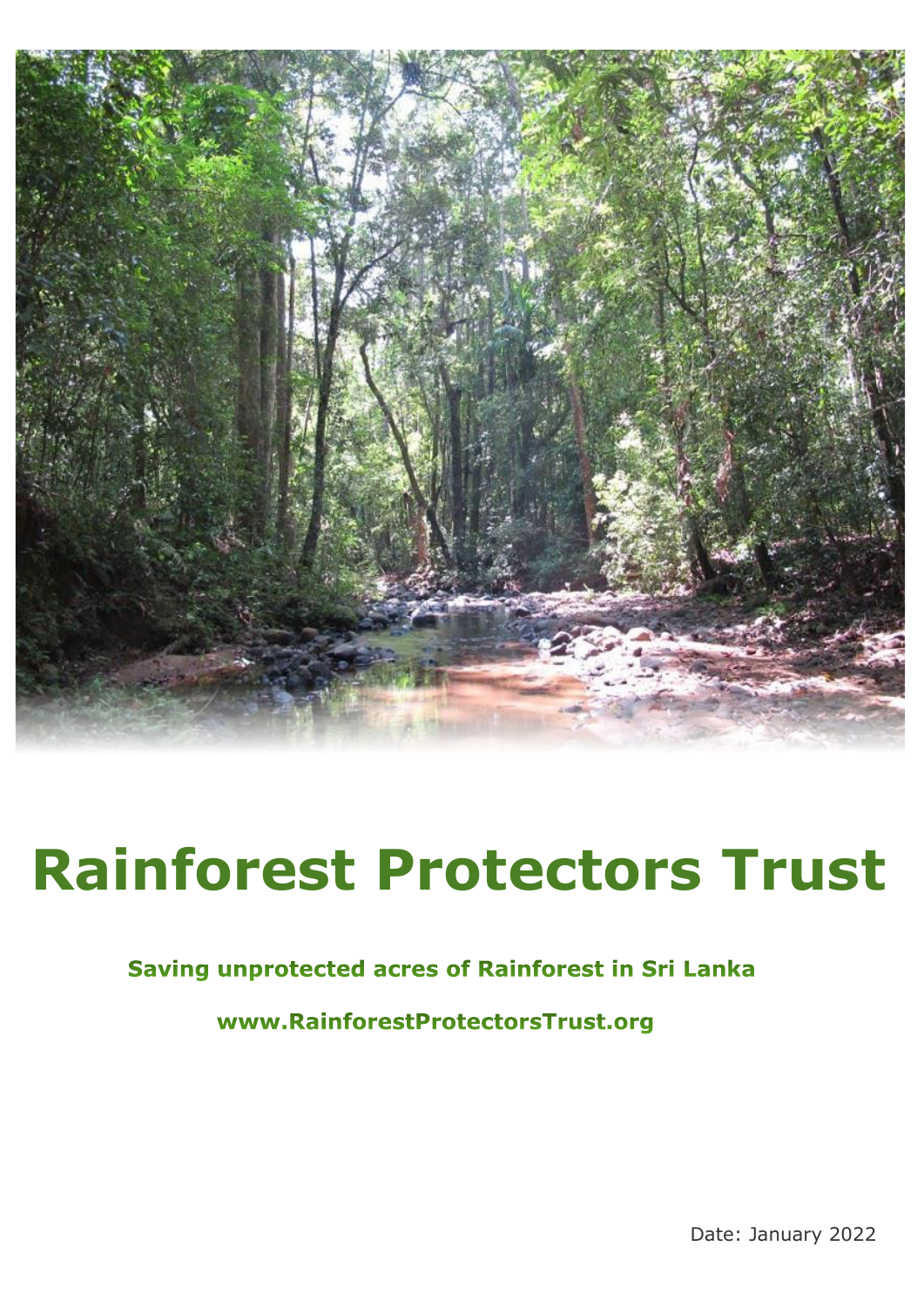## **Rainforests in Sri Lanka**

During the last century, Sri Lanka's rainforests have been reduced to just 5% of their former size. Yet, the remaining rainforests are home to most of the country's endemic species. Of Sri Lanka's 26 endemic birds, 20 are rainforest species. Beautiful birds such as the Sri Lanka Blue Magpie and Redfaced Malkoha are only found in the rainforests of Sri Lanka and nowhere else on Earth.

Rainforests play a significant role as catchment areas. Most major rivers such as Gin, Kalu, Nilwala originate from the rainforests. The tall canopy and deep strong roots of native rainforest trees also help prevent landslides, especially those that have affected the hill country.

In addition to ecological services, rainforests also provide economical and recreational value. Hundreds of streams, beautiful waterfalls and colourful birds make rainforests a photographer's dream or the perfect gateaway from the noisy polluted cities. Many companies operating in the sectors of "Eco" hotel and "Adventure" tourism benefit directly from rainforests as well as villagers engaged in sustainable harvest of rainforest resources.

### **Did you know?**

- Sinharaja Rainforest was heavily logged and thousands of acres destroyed during early 1970s by Plywood Corporation. Due to persistent protests by Environmentalists, Scientists, Clergy and Public, logging operations were stopped in 1977.
- Sinharaja Rainforest was declared a UNESCO World Heritage Site in 1998
- 95% of Sri Lanka's endemic birds are found in Sinharaja
- Apart from Sinharaja, there are many fragmented Rainforests in Sri Lanka, such as Kanneliya, Kalugala and Yagirala which once formed a contiguous large Rainforest ecosystem in the Wet Zone.
- Less known and unprotected Udakiruwa the last Rainforest in Uva has the world's tallest Hora *(Dipterocarpuz Zeylanicus)* trees, towering at 60m high. These giant trees continue to be felled in privately held unprotected lands and forest converted to tea and rubber plantations.



(Endemic Sri Lanka Blue Magpie) (Endemic Red-faced Malkoha)

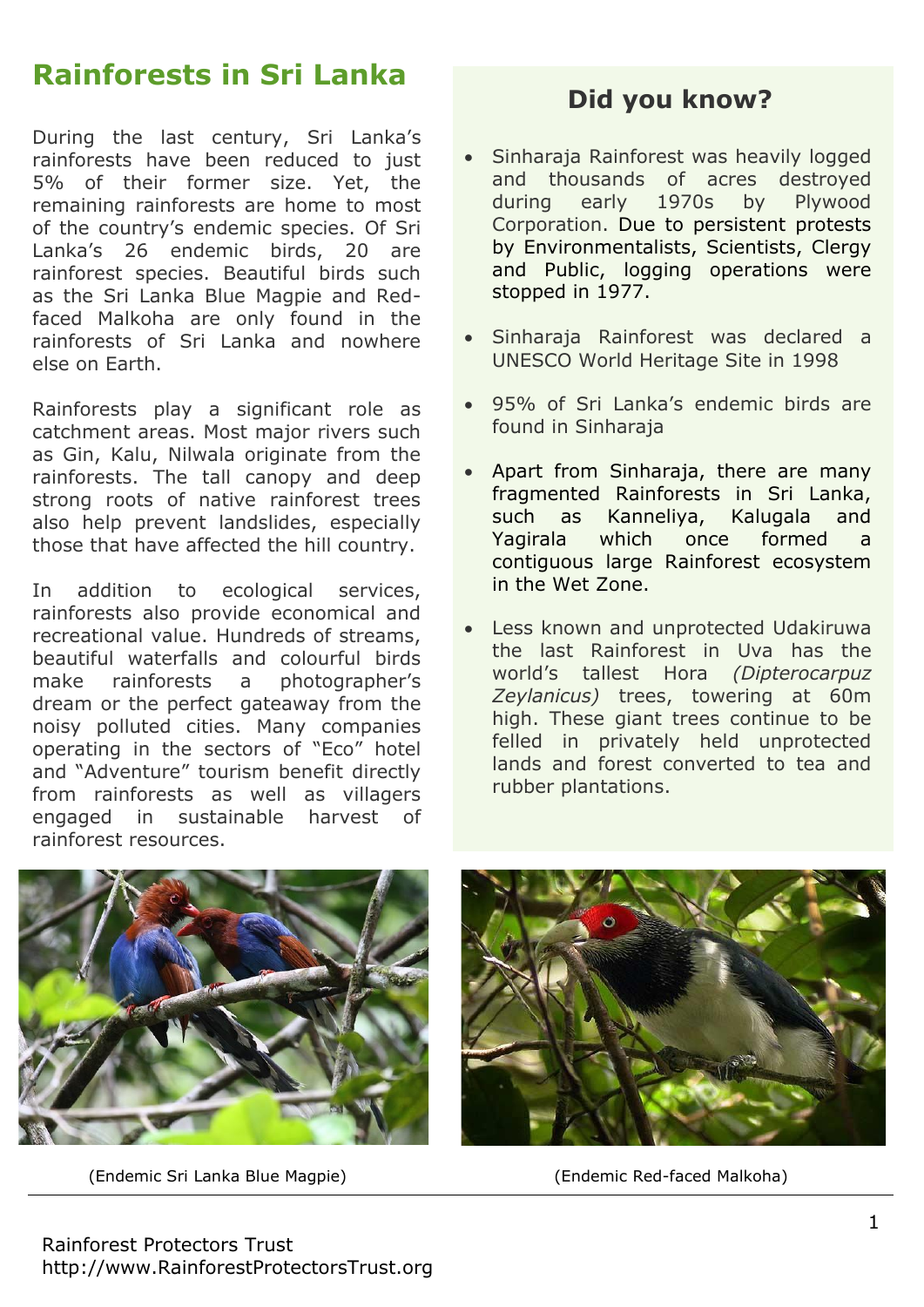Today, rainforests continue to be fragmented and cut-down due to increasing human activity in surrounding areas. Encroachment and deforestation for tea & rubber plantations inside rainforest habitat due to lack of bufferzones is currently one of the major issues. The cleared areas give easy access for poachers to setup traps and kill wildlife for the illegal bush meat trade. Extremely rare endangered animals such as the Sri Lanka Black Leopard which only live in the rainforest, were found poached in the boundaries of Sinharaja recently.

Many buffer-zone rainforest lands are still privately owned. Increasingly these lands are being sold and forests cut down for monoculture plantations.



 (Rare Black Leopard in buffer zone of Sinharaja Rainforest killed by a poacher's snare – Nov 2013)

#### **Impact of Rainforest Destruction**

When rainforests rich in bio-diversity are felled for mono-culture tea, rubber and oil palm plantations, the eco-system immediately collapses. The ground dwelling reptiles and mammals quickly lose their habitat and get trapped by poachers. The birds and butterflies lose important food sources, roosting and nesting sites. Freshwater fish and crabs die off as water streams dry up and get polluted by chemical runoff. Before long, these endangered species are lost forever.

The headwaters of our major rivers originate from the Rainforests. As rainforests are cleared and streams run dry, the rivers and waterfalls carry less freshwater downstream. With less freshwater originating from catchment areas coupled with longer droughts resulting from climate change, Sri Lanka will face severe catastrophic conditions in the near future unless action is taken now.

In hilly areas, rainforests play a major role in prevention of landslides. When barren land is exposed to flash floods, the result is landslides, which unfortunately affect many of the poor families living in the hill country.

Deforestation of Rainforests also has a direct negative impact to the economy. The growing eco-tourism industry ranging from eco-lodges, nature tours including bird-watching, adventure tours such as hiking, mountain-biking and white-water rafting directly benefit from rainforests. Therefore, deforestation affects the tourism industry, economy and surrounding communities.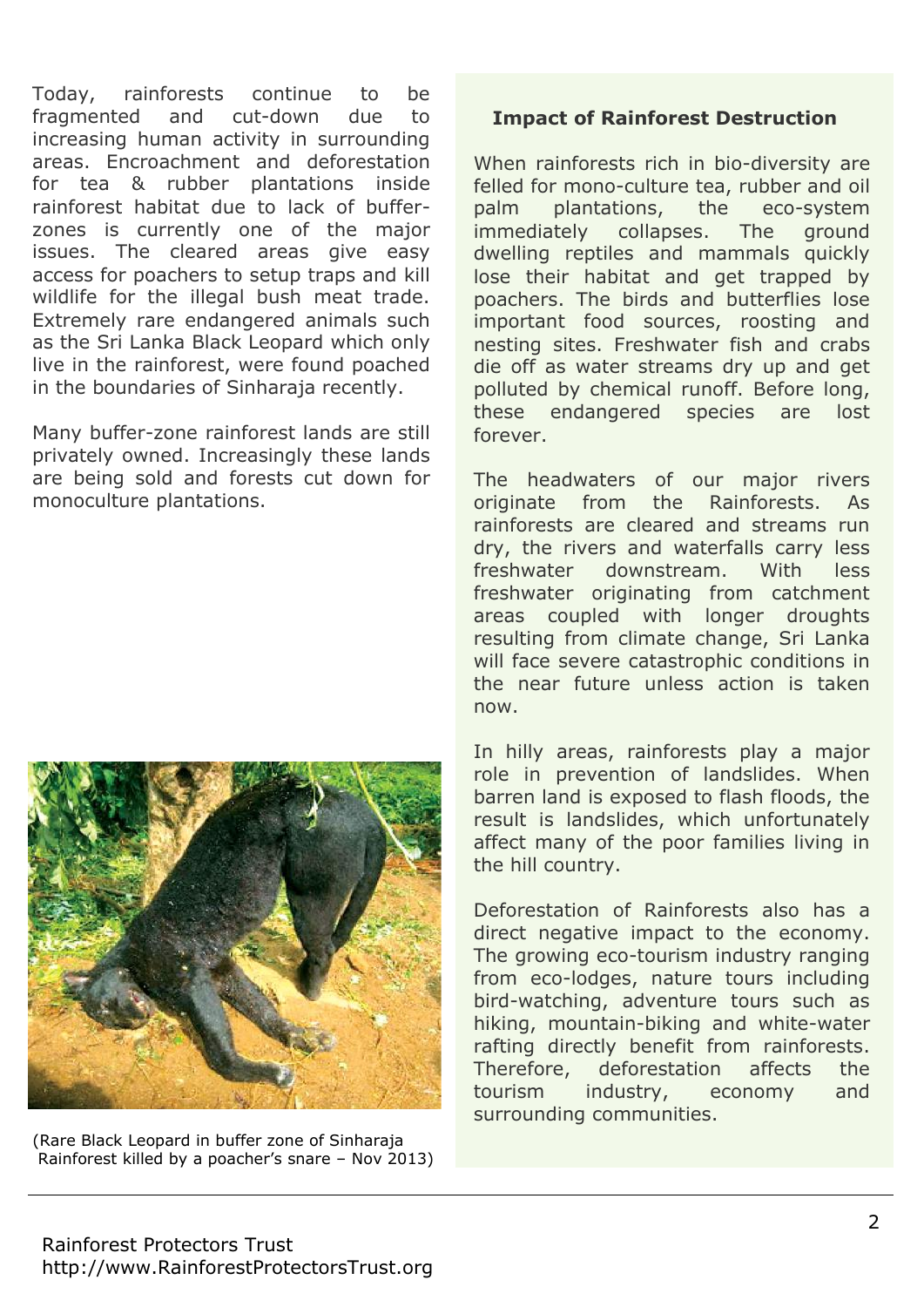# **Rainforest Protectors Trust**

Registered under the Sri Lanka Land Registry in Colombo, Rainforest Protectors Trust works towards purchasing and permanently protecting privately held rainforest lands rich in bio-diversity that are on sale and in danger of being destroyed.

By purchasing and protecting private rainforest land in buffer zones, the core zone of the rainforest is effectively protected against encroachment and deforestation. Cleared areas of the lands are reforested using native and endemic rainforest plants with the assistance of Rainforest Protectors of Sri Lanka, a volunteer non-profit organization that has carried out several native tree planting projects recently.

Many privately held Rainforest land are currently on sale with prices averaging around Rs. 5 Lakhs per acre (~US\$ 2,500 per acre). New owners, often ignorant of the importance of protecting the bio-diversity but only focused on maximizing their profit, take no time to clearcut or burn down these virgin Rainforests that has stood up for millions of years. Sri Lanka is losing valuable giant Hora *(Dipterocarpus Zeylanicus)* trees found nowhere else on earth, which are currently felled down in unprotected private forests. Rainforest Protectors Trust aims to purchase and permanently protect these lands according to the above conservation plan together with willing sponsors and donors supporting the funding of the projects.

As of January 2022, we have protected 4 conservation lands totaling more than 24 acres of primary rainforest and bordering several streams and Kudawa river.

Deeds for the purchased lands are issued to "Rainforest Protectors Trust" ensuring these forest lands are permanently protected. Above: Giant Endemic Hora Trees



Below: Recently felled Hora Tree